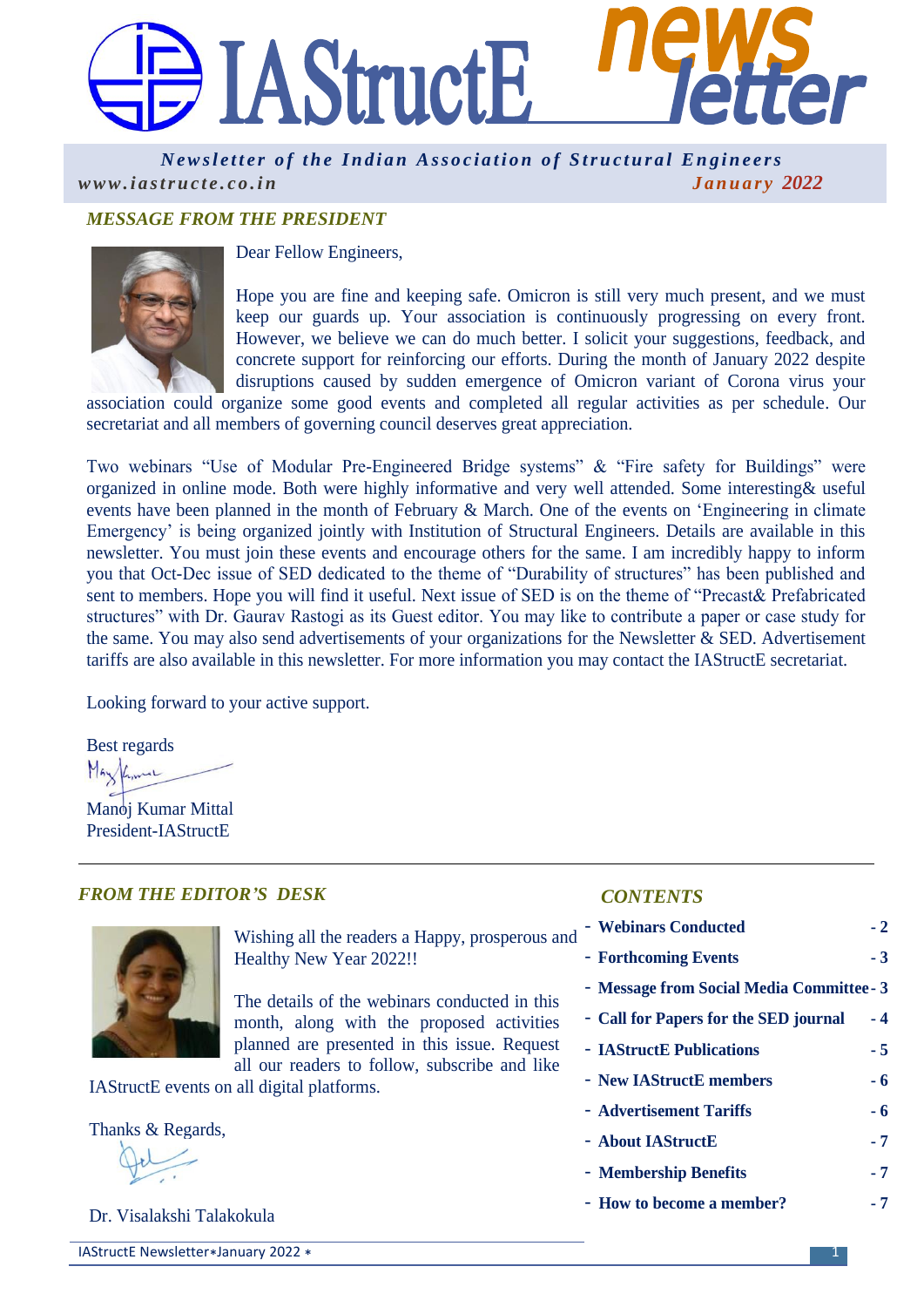# *WEBINARS/ EVENTS CONDUCTED*

# **1. Webinar on "Use of Modular Pre-Engineered Bridge Systems on Permanent, Emergency and Temporary Applications**

The webinar on "Use of Modular Pre-Engineered Bridge Systems on Permanent, Emergency and Temporary Applications" was organized on 13<sup>th</sup>January 2022 through Zoom.

**Speaker**: Mr. John Brain, PE, M.ASCE, Chief Engineer, Acrow(USA) **Moderator:** Lt. Gen. S. Ravi Shankar (Retd.), President, ICT Pvt. Ltd **Panelist:** Prof. Mahesh Tandon, FNAE, Int. PE (India), Past President& GC member IAStructE

Mr. Alok Bhowmick, Chairman, Professional Development &Technical Events Committee and Immediate Past President IAStructE welcomed all the participants & speakers

The webinar can be viewed at the following link:<https://youtu.be/mogjUxDapAY>



*Fig.1. Glimpses from the webinar*

## **2. Webinar on "Fire Safety for Buildings: An Overview from perspective of Structural Engineer"**

The webinar on "Fire Safety for Buildings: An Overview from perspective of Structural Engineer" was organized on 29thJanuary 2022 through Zoom.

**Speaker:** Ms. Anamika Kadam, DGM-Civil, L & T Construction Pvt. Ltd. & GC member IAStructE **Moderator:** Dr. Shilpa Pal, Associate Professor, DTU & GC Member, IAStructE

Vote of thanks given by Mr. Manoj Mittal, President IAStructE

The webinar can be viewed at the following link: <https://youtu.be/B9NdwgS5qyk>



*Fig.2. Glimpses from the webinar*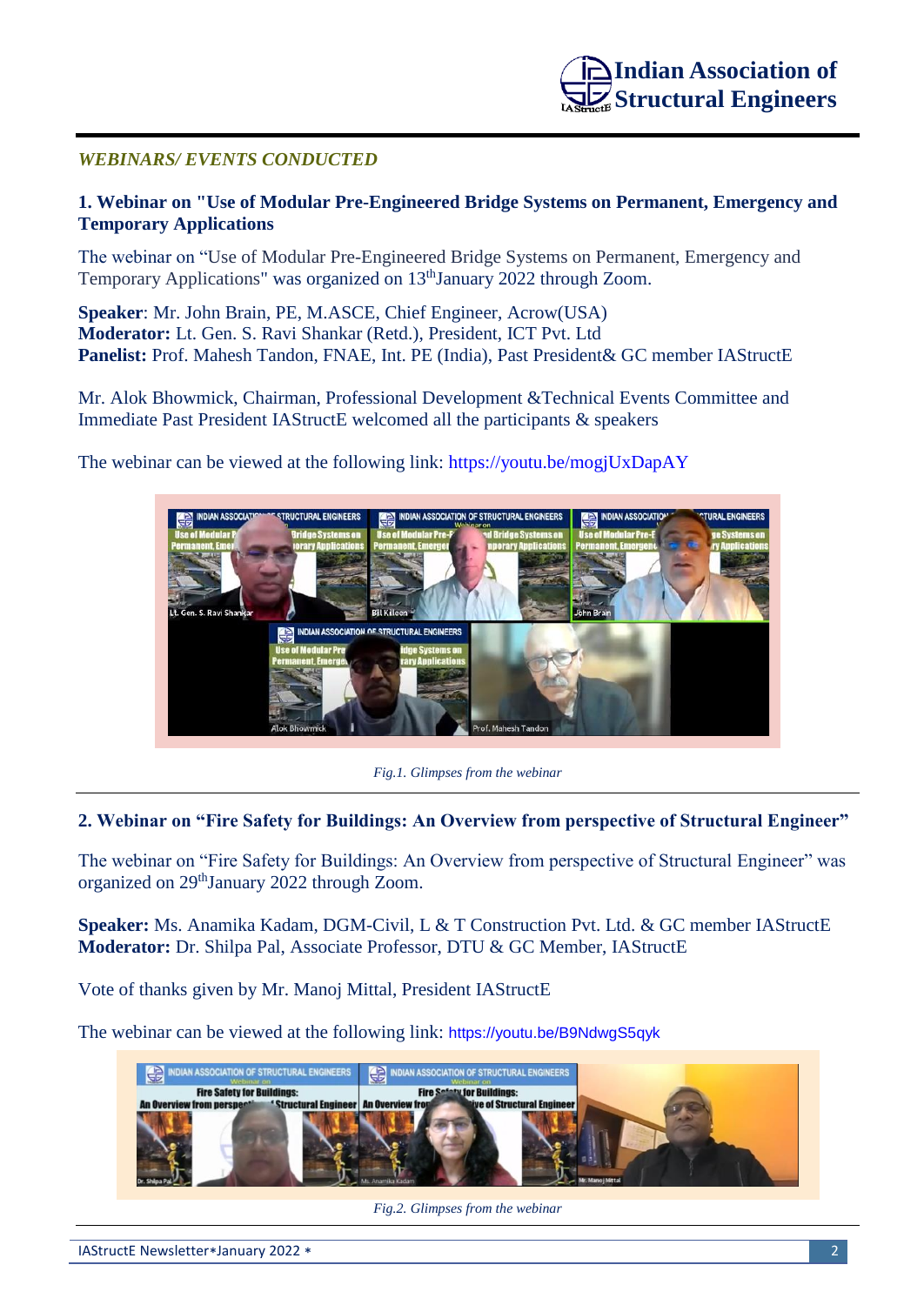

# *FORTHCOMING EVENTS*

| Event                                                                  | Topic                                                                                                                                                                    | Speaker                                                                                                                                                                                                          | Date & Timing                                                                                |
|------------------------------------------------------------------------|--------------------------------------------------------------------------------------------------------------------------------------------------------------------------|------------------------------------------------------------------------------------------------------------------------------------------------------------------------------------------------------------------|----------------------------------------------------------------------------------------------|
| Webinar<br>by<br><b>IAStructE</b><br><b>CEPT</b><br>student<br>chapter | Tunneling: technology and challenges<br><b>Registration Link:</b><br>https://us06web.zoom.us/meeting/regi<br>ster/tZcodeiqqjMiGNSJjkivh3epSUCs<br>yP6ozL24               | Dr. Manoj Verman,<br>Tunneling & Rock<br>Engineering Expert; and<br>President, ISRM Commission                                                                                                                   | 4th February 2022<br>at 05:00 PM (IST)                                                       |
| Joint<br>Event of<br><b>IAStructE</b><br>$\&$<br>IStructE.<br>Uk       | Engineering in a climate emergency<br><b>Registration link:</b><br>https://www.istructe.org/events/india/e<br>ngineering-in-a-climate-emergency/                         | Dr. Mike Cook<br>FIStructE, visiting Prof.<br><b>Imperial College and</b><br>Chair Seratech Ltd.<br>Mr. Will Arnold<br>MIStructE, Head of Climate<br>Action at The Institution of<br><b>Structural Engineers</b> | 10 <sup>th</sup> February 2022<br>at 06:00 PM (IST)                                          |
| Half day<br>Online<br>Course                                           | Ethics & Professional Practice in<br><b>Structural Engineering</b><br><b>Registration link:</b><br>https://us02web.zoom.us/webinar/regi<br>ster/WN_W_iE4x5S3ipybwtC4aeWg | Prof. Mahesh Tandon<br>Mr. Manoj Mittal<br>Mr. Alok Bhowmick                                                                                                                                                     | 11 <sup>th</sup> February 2022<br>from 03:00 PM -<br>06:00 PM (IST)                          |
| Online<br>Workshop                                                     | Assessment, Repair & Rehabilitation<br>of Bridges<br>Details shall be announced shortly                                                                                  | <b>Eminent Experts from India</b><br>& abroad are being invited<br>for making the presentations                                                                                                                  | 18 <sup>th</sup> March 2022 to<br>$18th$ April 2022<br>(every Friday from<br>03 PM to 06 PM) |

## *Message from IAStructE Social Media & Digitization Committee*

#### Let's get "*DIGITIZED*"

With all new look of our website and media handles, please follow us on all major media platforms. For joining us, below mentioned links to be pasted in browser. Let's join hands together to promote the profession of Civil Engineering.

1. **on TWITTER** as **IAStructE :-** <https://twitter.com/iastructe>

2.on **Facebook** as **IAStructE :-** <https://www.facebook.com/IAStructE-100114022302316>

3.on **LinkedIn:** The group is defined as Indian Association of Structural Engineers-IAStructE

<https://www.linkedin.com/groups/6646248/>

#### 4.on **YouTube** as **IAStructE Webinar.** Subscribe and press bell icon

[https://www.youtube.com/channel/UCvv7ojXO9Dxq1WtP\\_yHZTKw](https://www.youtube.com/channel/UCvv7ojXO9Dxq1WtP_yHZTKw)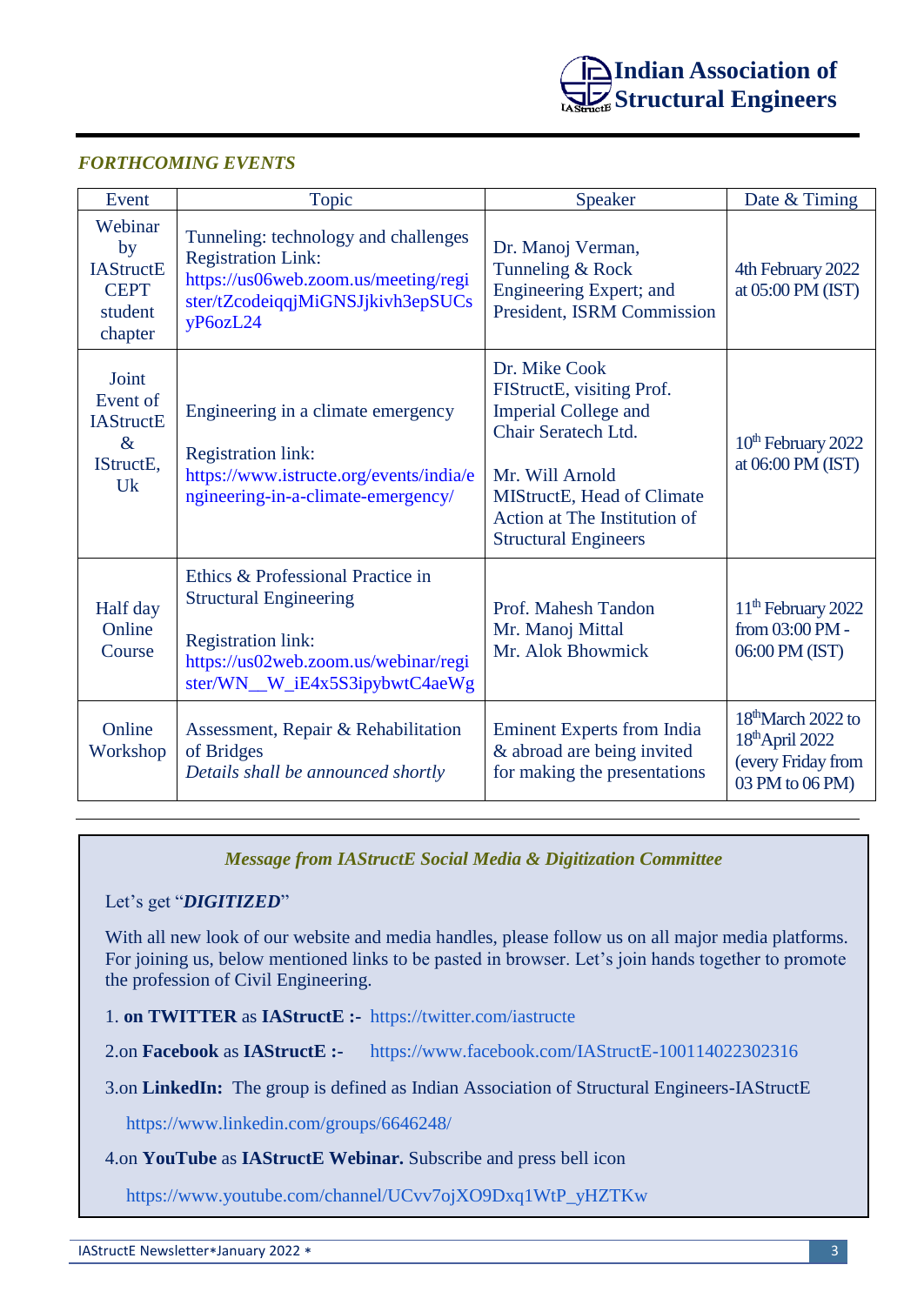# *CALL FOR PAPERS FOR THE THEME BASED ISSUE OF SED JOURNAL*

SED Editorial Board invites article contributions for the forthcoming issue of the Structural Engineering Digest on the following themes, which shall be published in e-book format. Details are as under:

### **January – March 2022 issue: Theme: Precast and Prefabricated Structures**

## **Guest Editor-Dr. Gaurav Rastogi, GC Member IAStructE & Proprietor – Gaurav & Associates**

#### **Sub-themes:**

- Environmental impact on precast concrete structures
- Precast concrete structures
- Prefabricated structures
- Performance of precast structures
- Performance of precast structural connections
- Achieving sustainability with precast concrete
- prefabrication
- Eco-efficiency and building optimization, potential of prefabricated structures

Interested professionals may send the abstract along with their photograph and brief resume by end of January 2022 and full paper by end of February 2022 or at the earliest convenience.

### **April – June 2022 issue: Theme: Precast Segmental Bridges** – **State of The Art**

#### **Guest Editor- Mr. Alok Bhowmick, Immediate past President IAStructE**

#### **Sub Themes:**

- Planning & Conceptual Design
- Construction
- Bridge Deck Erection Issues
- Detailed Design Considerations
- Failure Case Studies
- Rehabilitation Case Studies
- Structural Health Monitoring & Maintenance Issues
- Casting, Handling and Storing Precast Segments in Casting Yard

Interested professionals may send the abstract along with their photograph and brief resume by end of January 2022 and full paper by end of March 2022 or at the earliest convenience.

Articles are invited from i) Members of IAStructE; ii) Specialists in the field even though they are not members of IAStructE.

Interested authors/ contributors may kindly mail to **[iastructe@gmail.com](mailto:iastructe@gmail.com)** regarding i) Broad guidelines on areas of coverage; ii) size of the article; iii) format of paper submission.

As per the laid down procedures all the papers shall be sent to the referee for review and the comments will be informed to the authors for incorporating the same. Papers shall be published after peer review & approval of SED editorial board.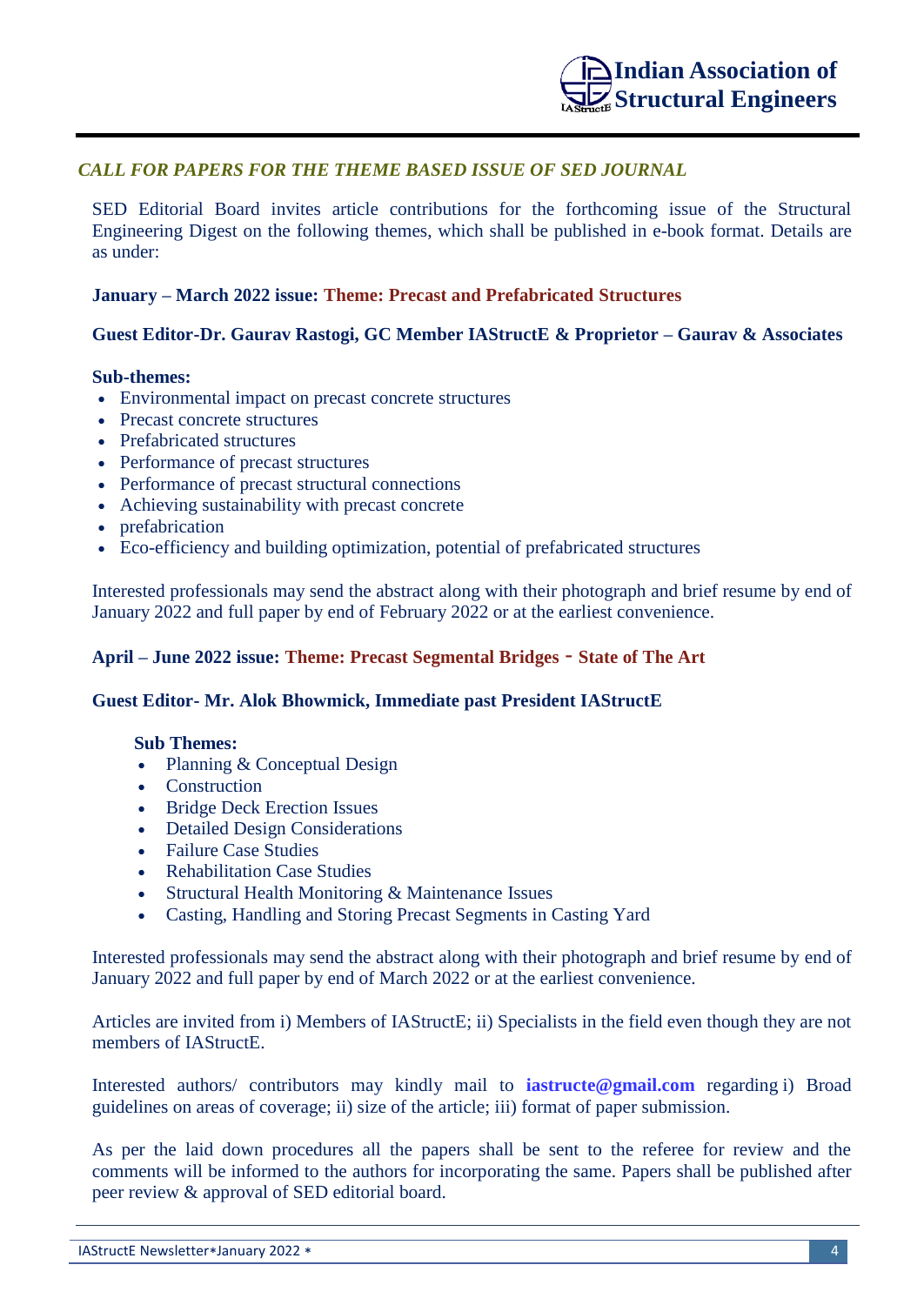

## *IAStructE PUBLICATIONS*

**Commentary with Worked Examples for IRC:6-2017** : It is a document having commentary with worked example on IRC:6 2017 (The code for Loads & Load Combinations for design of Highway Bridges). This commentary is in two separate volumes. Volume-1 pertains to the Commentary while Volume-2 pertains to Illustrative Worked Examples. It has 48 worked examples demonstrating application of various codal clauses

| IAStructE/TD-CC/2020/02                            | IAStructE/TD-CC/2020/01                          |
|----------------------------------------------------|--------------------------------------------------|
| <b>COMMENTARY WITH WORKED EXAMPLES</b>             | <b>COMMENTARY WITH WORKED EXAMPLES</b>           |
| <b>FOR IRC:6-2017</b>                              | <b>FOR IRC:6-2017</b>                            |
| <b>STANDARD SPECIFICATIONS AND</b>                 | <b>STANDARD SPECIFICATIONS AND</b>               |
| <b>CODE OF</b>                                     | <b>CODE OF</b>                                   |
| <b>PRACTICE FOR ROAD BRIDGES</b>                   | <b>PRACTICE FOR ROAD BRIDGES</b>                 |
| <b>SECTION II: LOADS &amp; LOAD COMBINATIONS</b>   | <b>SECTION II: LOADS &amp; LOAD COMBINATIONS</b> |
| (SEVENTH REVISION)                                 | (SEVENTH REVISION)                               |
| NOVEMBER 2020                                      | NOVEMBER 2020                                    |
| <b>VOLUME 2 OF 2 : ILLUSTRATIVE WORKED EXAMPLE</b> | <b>VOLUME 1 OF 2 : COMMENTARY</b>                |

It's a priced document and hence not freely downloadable.

The documents are available for sale @ Rs 1200/- for Volume 1, and @ Rs 800/- for Volume II. Members of IAStructE and IRC will be entitled for a discount of 10% on this amount. Interested professionals who wish to purchase the commentary may kindly register with the following link or contact IAStructE Secretariat at [iastructe@gmail.com:](mailto:iastructe@gmail.com)

Registration link:**[http://iastructe.co.in/new-iastructe-publication.php.](http://iastructe.co.in/new-iastructe-publication.php)**

**2. Guidelines for Structural Audit, Assessment, Evaluation and Strengthening of Existing buildings Structures :**This document will guide structural engineers in proper assessment of building structures before issuing structural stability certificate. These guidelines may be used by IAStructE members, all other structural engineers, house owners, housing society welfare associations, clients and corporation engineers for understanding structural audit of the private and public building structures. The Guideline focuses on the urgent need to strengthen risk resilience of buildings from any kind of risks due to earthquake and other hazards. It is hoped that this document will be useful to ensure that all structures across the country remain safe from any kind of disaster risk.



It's a priced document and hence not freely downloadable.

The price of this e-document is Rs 200/-. Interested professionals who wish to obtain the soft version of the Guideline in pdf format, may register with the following link. Registration Link: **<http://iastructe.co.in/guidelines-for-structural-audit.php>**

**3. Commentary on IS: 13920:** The commentary is available on **[www.iastructe.co.in](http://www.iastructe.co.in/)** under IAStructE Professional Documents. IAStructE member can access this document after login.

**4. Commentary on IS: 1893 Part 1:** The commentary is available on **[www.iastructe.co.in](http://www.iastructe.co.in/)** under IAStructE Professional Documents. IAStructE member can access this document after login.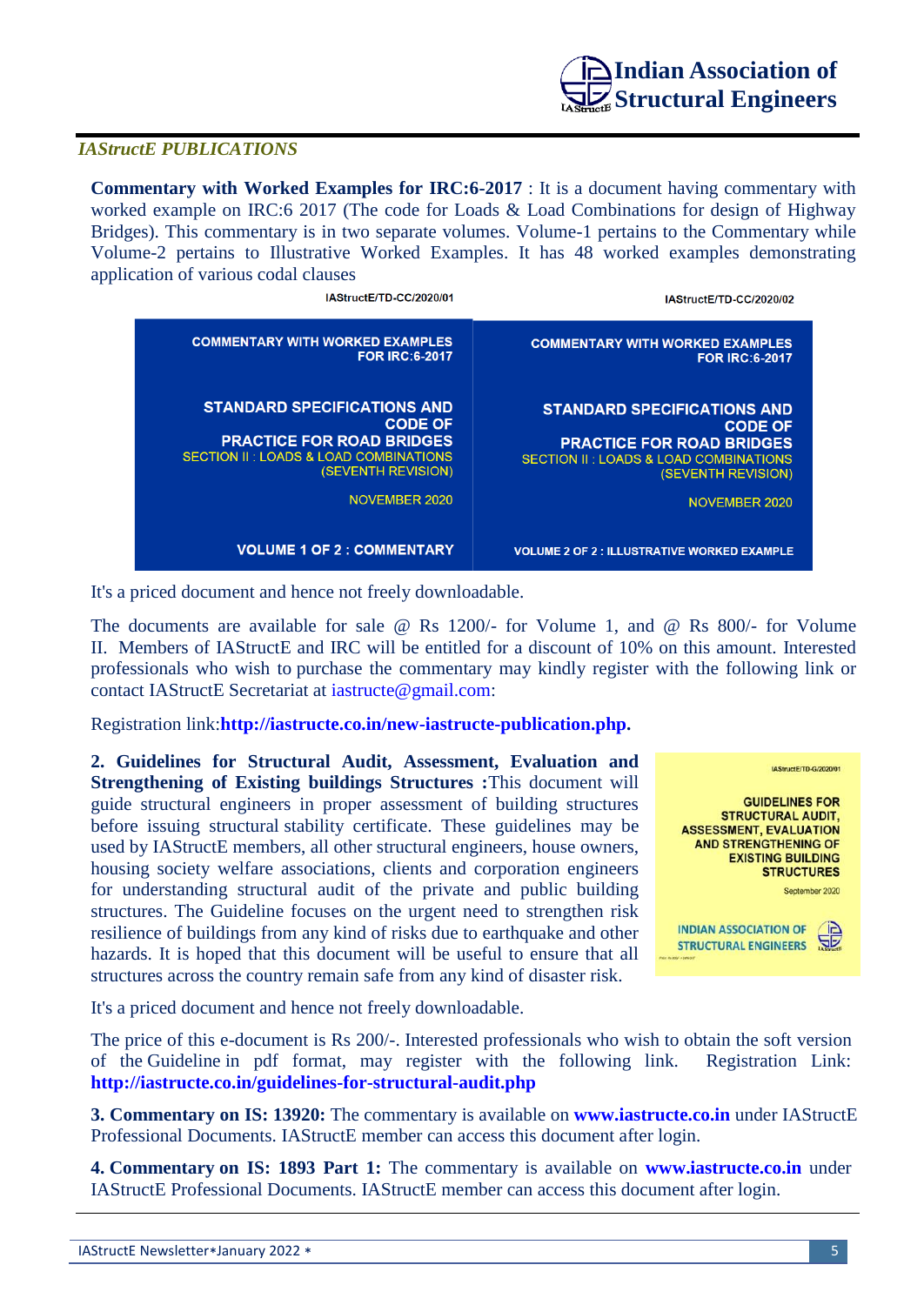# *NEW MEMBERS*

# "Fellow" Grade

| $M/S$ No | <b>Name</b>            | Designation, Organization                                                   | City      |
|----------|------------------------|-----------------------------------------------------------------------------|-----------|
| $F-508$  | Prof. Achyut Ghosh     | Individual Consultant & Prof & Member<br>BOS Dept of Const'n Engg, Jadavpur | Kolkata   |
|          |                        | University                                                                  |           |
| $F-509$  | Mr. Lokesh Kumar Tyagi | <b>Managing Director</b>                                                    | New Delhi |
|          |                        | <b>LKT Engineering Consultants Ltd</b>                                      |           |
| $F-510$  | Mr. Varghese A. Johns  | Vice President (Technical)                                                  | Kerala    |
|          |                        | Geo Structurals (P) Ltd                                                     |           |

"Member" Grade

| $M/S$ No | <b>Name</b>              | Designation, Organization                                                     | City           |
|----------|--------------------------|-------------------------------------------------------------------------------|----------------|
| $M-324$  | Mr. Atul Alex            | Sr. Structural Engineer / Director<br><b>WVA Consulting Engineers Pvt Ltd</b> | Kerala         |
| $M-325$  | Mr. Nithin Wilson        | Sr. Structural Engineer / Director<br><b>WVA Consulting Engineers Pvt Ltd</b> | Kerala         |
| $M-326$  | Mr. Romy Mohan           | Sr. Structural Engineer / Director<br><b>WVA Consulting Engineers Pvt Ltd</b> | Kerala         |
| M-327    | Mr. Praveen Kumar Pathak | Deputy Chief Project Manager, DFCCIL                                          | Prayagraj (UP) |

"Associate Member" Grade

| $M/S$ No | Name              | Designation, Organization                                             | City    |
|----------|-------------------|-----------------------------------------------------------------------|---------|
| $AM-353$ | Mr. Shounak Mitra | Head - Codes & Approvals (Fastening)<br>Systems), Hilti India Pvt Ltd | Kolkata |

"Student Member" Grade

| <b>Two Students</b> | IIT (ISM) Dhanbad                     |
|---------------------|---------------------------------------|
| <b>Two Students</b> | Graphic Era (Deemed to be university) |
| <b>One Student</b>  | M.S. University of Baroda             |
| Nineteen Students - | <b>IIIT Hyderabad</b>                 |
|                     |                                       |

# *ADVERTISEMENT TARIFFS*

## *Structural Engineering Digest (being published in PDF format)*

|                  | <b>Rates Per issue</b> | Discounted rate at 20%<br>for 4 consecutive issues | <b>Advertisement Size</b> |
|------------------|------------------------|----------------------------------------------------|---------------------------|
| <b>Full Page</b> | Rs. $20,000/+18\%$ GST | $\text{Rs } 64,000/ - + 18\% \text{ GST}$          | $9.5$ inch x 7 inch       |

# *IAStructE Monthly Newsletter (being published in PDF format)*

- **Half page** : Rs. 7,000/- + 18% GST per issue, 10% rebate for quarterly, 20% rebate for half yearly and 30% rebate for yearly booking.
- **Full page :**Rs. 10,000 per issue, 10% rebate for quarterly, 20% rebate for half yearly and 30% rebate for yearly booking.